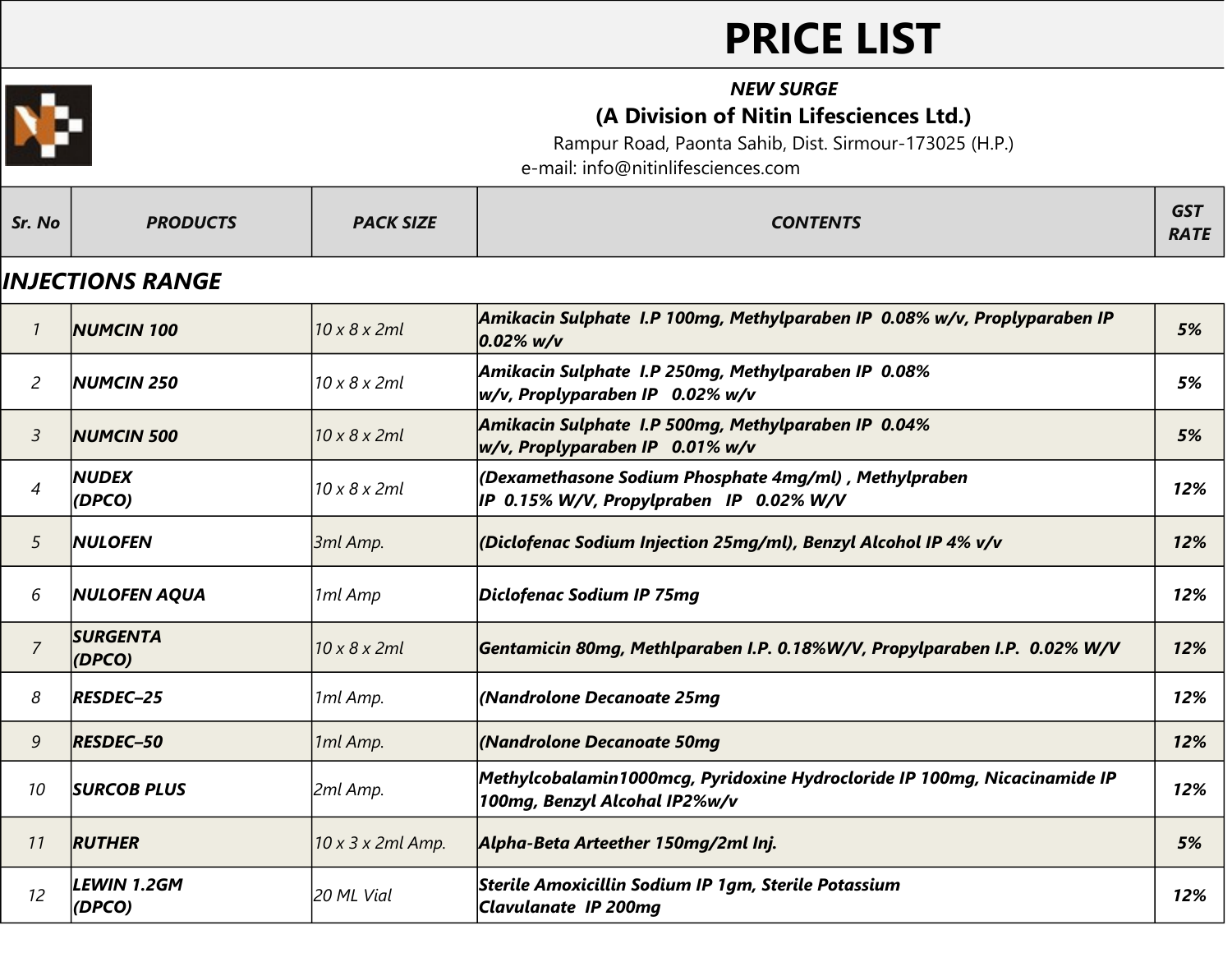| 13 | LIFON-S 1.5GM                  | 20 ML Vial            | Ceftriaxone 1000 mg, Sulbactam 500 mg, Sterile water for injection I.P. 5ml                      | 12% |
|----|--------------------------------|-----------------------|--------------------------------------------------------------------------------------------------|-----|
| 14 | LIFON-S 375MG                  | l5ml Vial             | Ceftriaxone 250 mg, Sulbactam 125 mg, Sterile water for<br>injection I.P. 5ml                    | 12% |
| 15 | LIFON-S 750MG                  | 10ml Vial             | Ceftriaxone 500 mg, Sulbactam 250 mg, Sterile water for<br>injection I.P. 5ml                    | 12% |
| 16 | LIFON - T 1.125 $qm$           | 20 ML Vial            | Ceftriaxone 1 gm, Tazobactam 125 mg, Sterile water for<br>injection I.P. 10ml                    | 12% |
| 17 | <b>LIFON 1GM</b><br>(DPCO)     | 10ml Glass Vial       | Ceftriaxone Sodium I.P 1000mg, Sterile water for injection I.P. 10ml                             | 12% |
| 18 | LIFON 500 (DPCO)               | l5ml Glass Vial       | Ceftriaxone Sodium I.P 500mg, Sterile water for injection I.P. 5ml                               | 12% |
| 19 | LIFON 250 (DPCO)               | <b>5ml Glass Vial</b> | Ceftriaxone Sodium I.P 250mg, Sterile water for injection I.P. 5ml                               | 12% |
| 20 | <b>SURPAN I.V.</b><br>(DPCO)   | 10ml Glass Vial       | Pantoprazole Sodium IP (Sterile) 40mg, Sodium Chloride<br>injection IP 0.9% w/v (10 ml FFS amp.) | 12% |
| 21 | <b>TAZONIT 4.5GM</b><br>(DPCO) | 30ml Glass Vial       | Sterile Piperacillin Sodium USP4gm, Sterile Tazobactam Sodium 500mg                              | 12% |
| 22 | <b>SURFER INJ.</b><br>(DPCO)   | 5x10x5ml Amps         | Ferric Hydrocloride in complex with Sucrose (Elemental<br><b>Iron 100mg)</b>                     | 12% |
| 23 | TAZONIT 1.125 g<br>(DPCO)      | 10 ml Vial            | Sterile Piperacillin Sodium USP 1gm, Sterile Tazobactam Sodium 125mg                             | 12% |

#### *EYE & EAR DROPS*

|  | M-FLOX EYE/EAR DROPS | <b>5ml Plastic Vial</b> | $\blacksquare$ Moxifloxacin Hydrocloride IP 5.45mg (Eq. Moxifloxacin<br><b>Base 5mg</b> | 12% |
|--|----------------------|-------------------------|-----------------------------------------------------------------------------------------|-----|
|--|----------------------|-------------------------|-----------------------------------------------------------------------------------------|-----|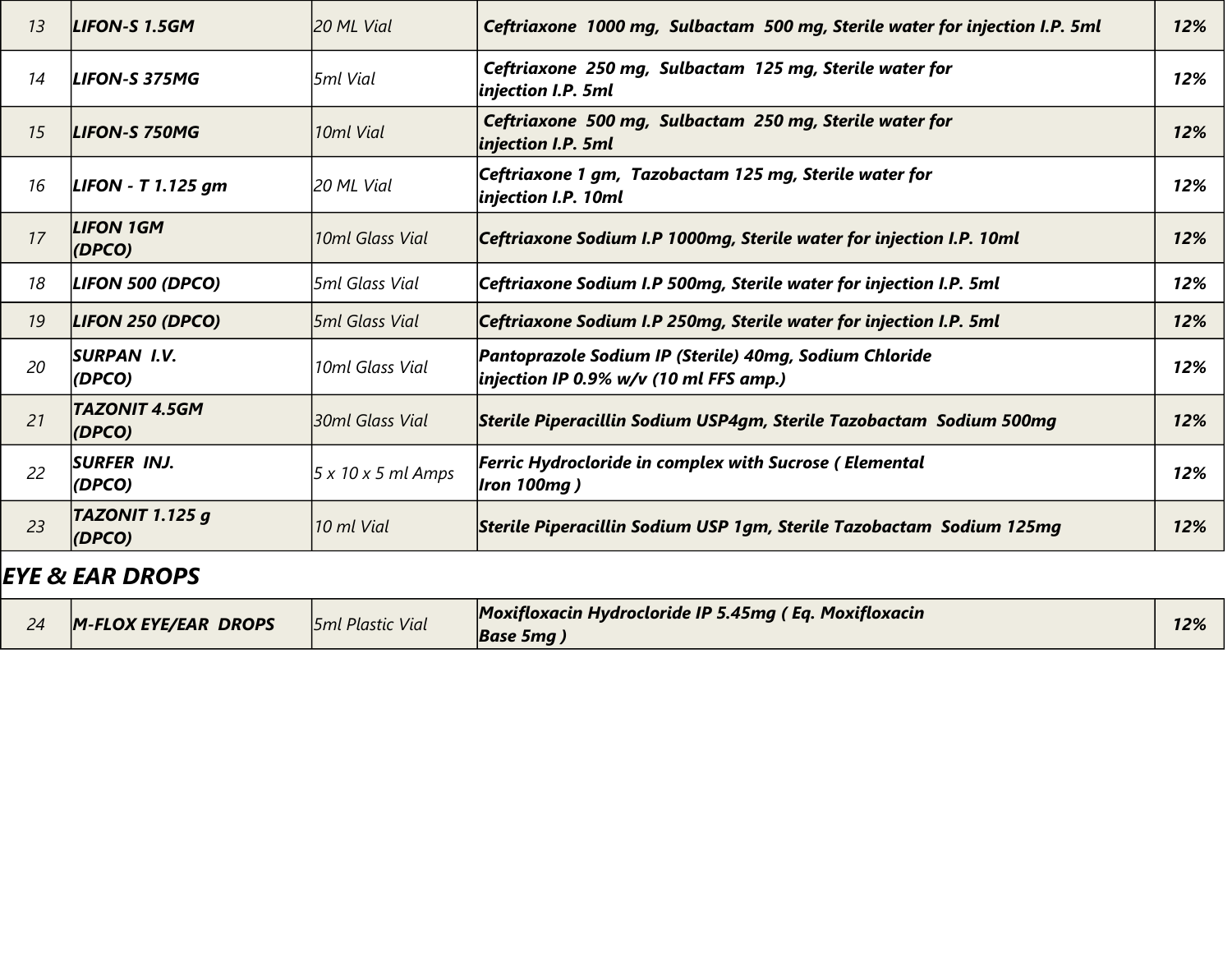#### *TABLETS RANGE*

| 25 | <b>LOFIZIN</b>                       | $10 \times 10$ Tabs. | Levocetrizine Dihydrochlioride I.P 5mg                                                            | 12% |
|----|--------------------------------------|----------------------|---------------------------------------------------------------------------------------------------|-----|
| 26 | LOFINAC-P                            | $10 \times 10$ Tabs. | Aceclofenac I.P 100mg, Paracetamol IP 325                                                         | 12% |
| 27 | <b>CORDY AT</b>                      | $10 \times 10$ Tabs. | Atenolol I.P 50mg,. Amlodipine Besylate I.P. 5mg                                                  | 12% |
| 28 | LARISTIN - 10<br>$\vert$ (DPCO)      | $3 \times 10$ Tabs.  | <b>Atrovastatin 10 mg</b>                                                                         | 12% |
| 29 | <b>SURPAN</b>                        | $10 \times 10$ Tabs. | Pantoprazole Sodium IP 40mg,                                                                      | 12% |
| 30 | <b>SUFLOX OR</b>                     | $10 \times 10$ Tabs. | Ofloxacin I.P. 200mg , Ornidazole I.P. 500mg                                                      | 12% |
| 31 | $ SUFLOX - 200 $                     | $10 \times 10$ Tabs. | Ofloxacin I.P. 200 mg                                                                             | 12% |
| 32 | <b>NUFEV</b>                         | $10 \times 10$ Tabs. | Nimesulide B.P. 100 mg, Paracetamol I.P. 325 mg                                                   | 12% |
| 33 | <b>SUFEXIM-100 DT</b>                | $10 \times 10$ Tabs. | Cefixime I.P 100mg (Dispersible Tablet)                                                           | 12% |
| 34 | <b>SUFEXIM-200</b><br>$\vert$ (DPCO) | $10 \times 10$ Tabs. | Cefixime I.P 200mg                                                                                | 12% |
| 35 | SUFEXIM - O 200 TAB.                 | 10 x 10 Alu-Alu      | Cefixime I.P. (as Trihydrate)200mg, Ofloxacin I.P 200 mg.                                         | 12% |
| 36 | <b>CALSURGE</b>                      | $10 \times 15$ Tabs. | Calcium Carbonate (Oyster Shell) 1250 mcg ( Eq to Elemental Clacium 500mg ),<br>Vitamin D3 250 IU | 12% |
| 37 | <b>XEMEL-250</b>                     | $10 \times 4$ Tabs.  | Cefuroxim Axetil 250mg                                                                            | 12% |
| 38 | <b>XEMEL-500</b>                     | $10 \times 4$ Tabs.  | Cefuroxim Axetil 500mg                                                                            | 12% |
| 39 | <b>SUZIT-500</b><br>$\vert$ (DPCO)   | 3 x 10 Tabs.         | Azithromycin (Anhydrous) I.P. 500 mg                                                              | 12% |
| 40 | <b>SUZIT-250</b><br>$\vert$ (DPCO)   | $5 x 6$ Tabs.        | Azithromycin (Anhydrous) I.P. 250 mg                                                              | 12% |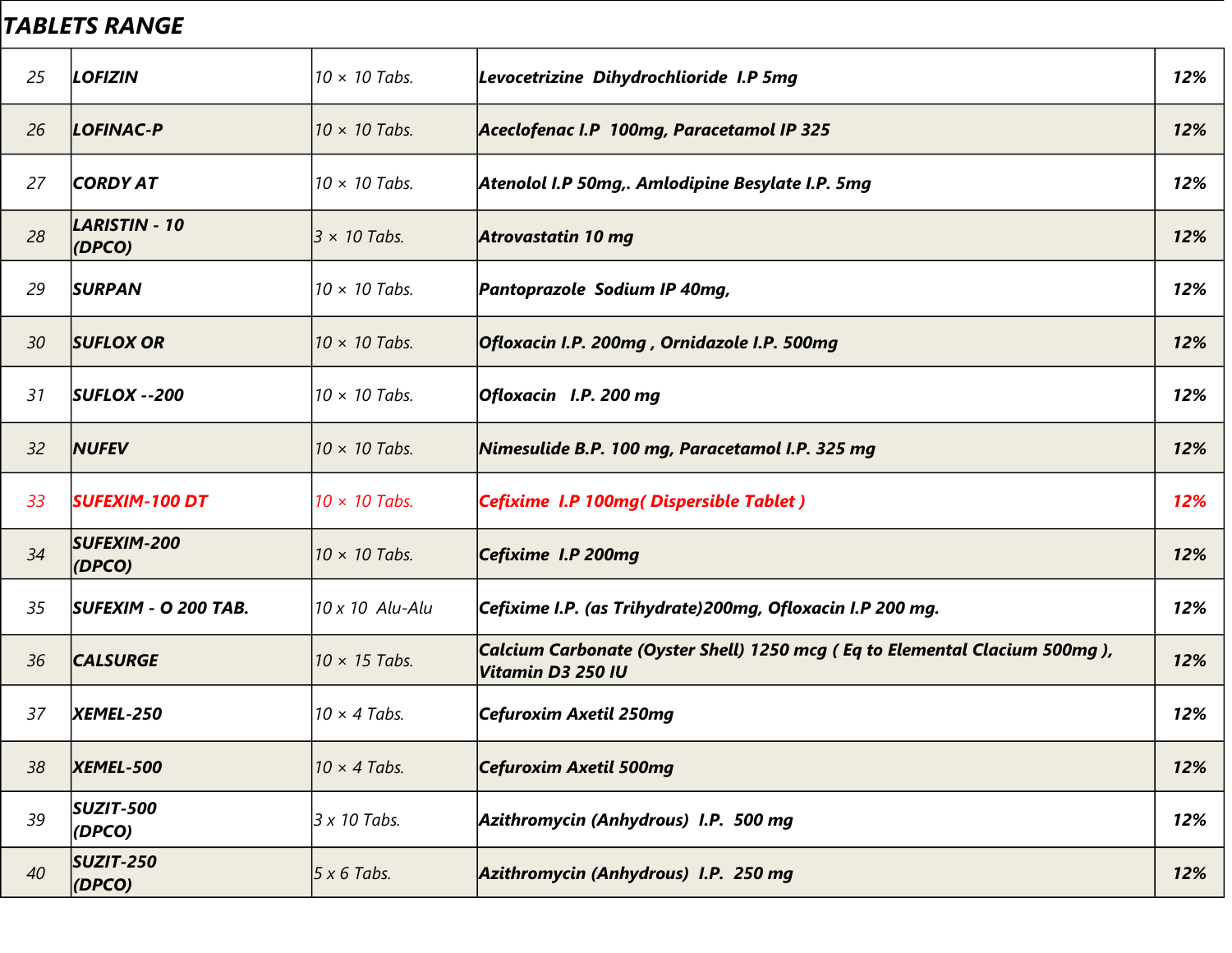| LOX-500<br>1017 J<br>12%<br>$\sim$<br><b>I.P 500mg</b><br>4 <sup>1</sup><br>$\sim$<br>Hemihvdrate<br>l abs.<br><b>Levotloxacın</b><br>,,,<br>ndro)<br>. . |
|-----------------------------------------------------------------------------------------------------------------------------------------------------------|
|-----------------------------------------------------------------------------------------------------------------------------------------------------------|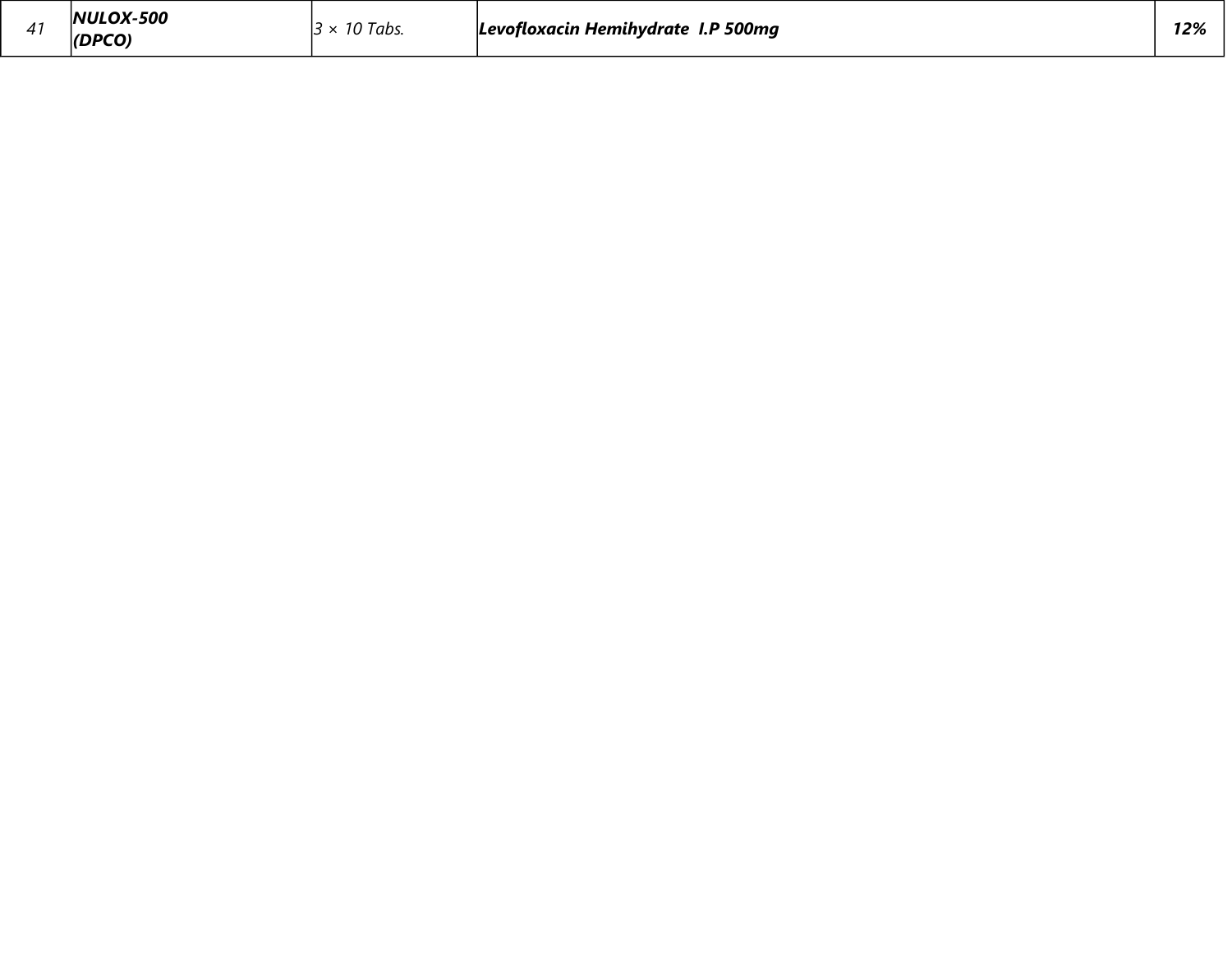| 42 | <b>VOMICOB</b>         | $10 \times 10$ Tabs.  | Doxylamine Succinate B.P 10 mg, Pyridoxine Hcl I.P 10 mg, Folic Acid I.P 1.5 mg                                                                  | 12% |
|----|------------------------|-----------------------|--------------------------------------------------------------------------------------------------------------------------------------------------|-----|
| 43 | LEWIN-625<br>(DPCO)    | $10 \times 6$ Tabs.   | Amoxycillin Trihydrate I.P 500mg, Potassium Clavulanate Diluated I.P 125mg                                                                       | 12% |
| 44 | <b>LEWIN LB</b>        | $10 \times 6$ Tabs.   | Amoxycillin Trihydrate I.P 500mg, Potassium Clavulanate Diluated I.P 125mg,<br>Lactic Acid Bacillus 60 million spores                            | 12% |
| 45 | <b>TAB. SURFER</b>     | $10 \times 10$ Tabs.  | Sodium Feredetate B.P 231mg (Eq. to 33mg Elemental Iron), Folic Acid IP 1.5mg,<br><b>Vitamin B12 IP 15mcq</b>                                    | 12% |
| 46 | <b>SURCOB - G</b>      | $10 \times 10$ Tabs.  | Methylcobalamin 500 mcg, Gabapentin U.S.P 300 mg                                                                                                 | 12% |
| 47 | <b>TAB. SU-TROL</b>    | $10 \times 10$ Tabs.  | Calcitriol I.P 0.25 mcg, Calcium Citrate U.S.P 750 mg, Zinc Sulphate Monohydrate<br>I.P(Eq. to Elemental Zinc7.5mg), Magnesium HydroxideIP 100mg | 12% |
| 48 | LOFIZIN PLUS           | $10 \times 10$ Tabs.  | Levocetirizine Hydrochloride I.P 5mg, Ambroxol Hydrochloride I.P 75mg (in<br>sustained release form)                                             | 12% |
| 49 | <b>BEN PLUS TAB.</b>   | $10 \times 3$ Alu Alu | <b>Ivermactin B.P 12mg, Albendazole I.P 400 mg</b>                                                                                               | 12% |
| 50 | <b>NULOFEN-MR</b>      | 10 x 10 Tab.          | Diclofenac Potassium B.P. 50mg, Paracetamol I.P. 325mg, Chlorzoxazone U.S.P.<br>250 <sub>mg</sub>                                                | 12% |
| 51 | <b>SUDOX-100 DT</b>    | 3 x 10 Alu-Alu.       | Cefpodoxime Proxetil IP 100mg( Dispersible Tablet)                                                                                               | 12% |
| 52 | $ SUDOX-200 $          | 3 x 10 Alu-Alu.       | Cefpodoxime Proxetil IP 200mg                                                                                                                    | 12% |
| 53 | <b>CALSURGE - K2-7</b> | 10 x 10 Alu-Alu       | Calcium Carbonate 250 mg, Calcitrol 0.25 mcg, Vitamin K2-7 50 mcg                                                                                | 18% |
| 54 | <b>SUKAST - TAB.</b>   | 10 x 10 Alu-Alu       | Montelukast Sodium I.P., Levocetrizine Hydrocloride I.P. 5mg                                                                                     | 12% |
| 55 | <b>THIOSURGE TAB.</b>  | 10 x 10 Alu-Alu       | Aceclofenac I.P 100 mg., Thiocolchicoside I.P 4mg                                                                                                | 12% |
| 56 | LOFINAC-S TAB.         | 10 x 10 Blister       | Aceclofenac 100mg, Paracetamol I.P. 325 mg, Serratiopeptidase 15mg                                                                               | 12% |
| 57 | $ ACTI + 4 TAB$        | 10 x 10 Blister       | Phenylephirine 5mg, Paracetamol 325mg, Caffeine 30mg, Diphenhydramine 25mg                                                                       | 12% |
| 58 | <b>SUFEXIM LB</b>      | 10 x 10 Alu-Alu       | Cefexime Trihydrate IP 200mg, Lactic Acid Bacillus 60 million spores                                                                             | 12% |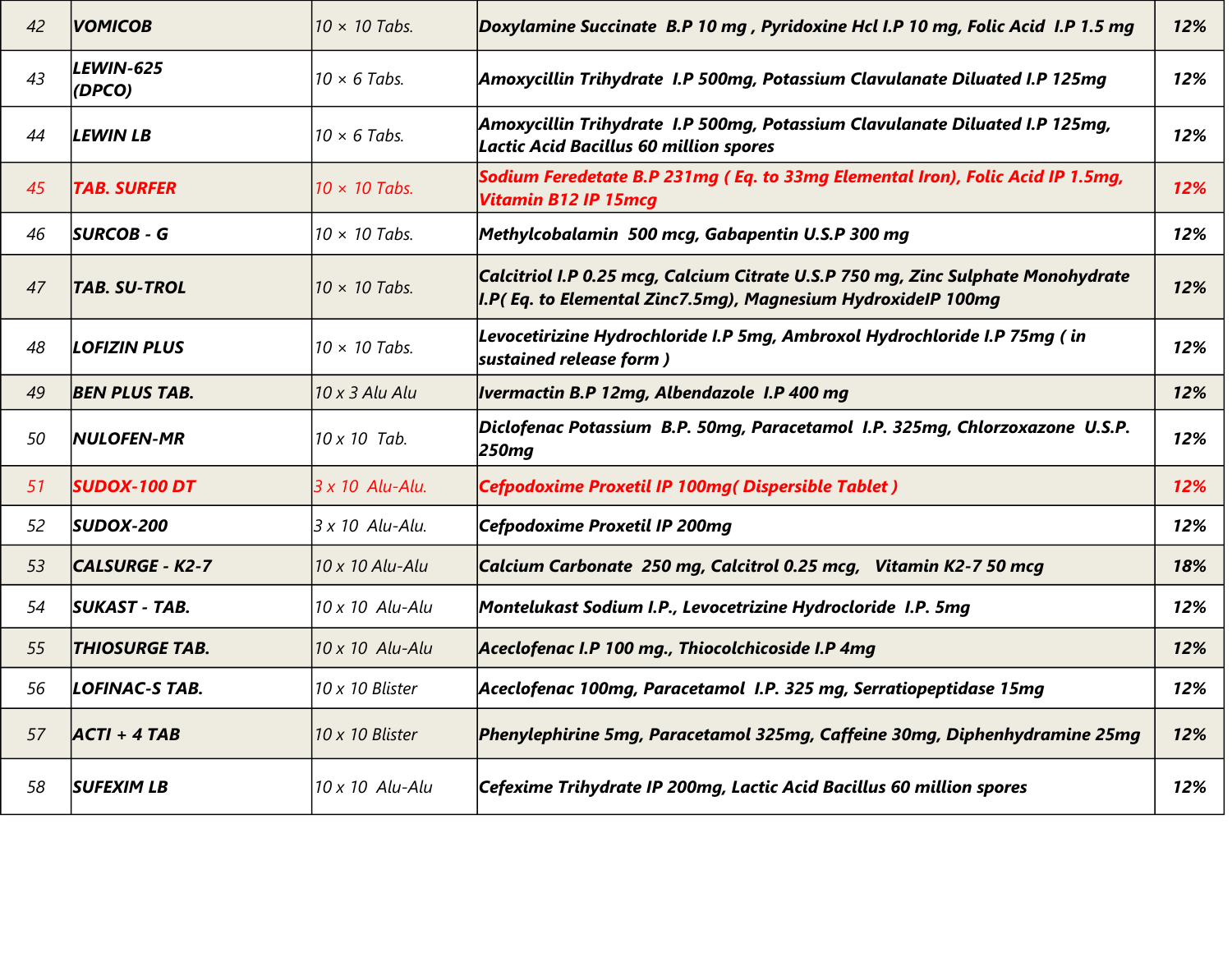## *CAPSULES RANGE*

| 59 | <i><b>INIBISURGE</b></i> | $10 \times 10$ Caps.   | Lycopene- (10%  Powder)  2000 mcg, Betacaronete- (20% Powder) 10mg ((Eq. to<br> Vitamin A Activity 5000 IU) ( As acetate) 5000 I.U.), Vitamin E( 50% Powder) 25 I.U,<br>Vitamin C (Coated) 100 mg, Copper Sulphate (Eq. to Elemental Copper 1.5 mg),<br>Manganese Sulphate 1.5mg, Zinc Sulphate Monohydrate 7.5mg, Selenium 150mcg | 18% |
|----|--------------------------|------------------------|------------------------------------------------------------------------------------------------------------------------------------------------------------------------------------------------------------------------------------------------------------------------------------------------------------------------------------|-----|
| 60 | <b>SURPAN - DSR</b>      | $10 \times 10$ Caps.   | Pantoprazole Sodium I.P. 40mg, Domperidone IP 30mg                                                                                                                                                                                                                                                                                 | 12% |
| 61 | <b>SUPADOM - DSR</b>     | $10 \times 10$ Caps.   | Rabeprazole Sodium IP 20mg, Domperidone IP 30mg                                                                                                                                                                                                                                                                                    | 12% |
| 62 | <b>SURCOB PLUS</b>       | $10 \times 10$ Caps.   | Mecobalamin 1500 mcg,Alpha Lipoic Acid 100 mg, Pyridoxine Hydrochloride  3 mg,<br>Folic Acid 1.5 mg                                                                                                                                                                                                                                | 12% |
| 63 | $ P-2 Cap.$              | $10 \times 10$ Alu-Alu | Energy 4.23 Kcal, Carbohydrate 0.10g, Protein 0.02g, Fat 0.38g, Fructo<br>oligosaccharide  200mg, Saccharomyces boulardii  250 million sp, Bifidobacterium<br>bifidurn 150 million sp, Bifidobacterium longum 150 million sp, Lactobacillusn<br>$\vert$ acidophilus 300 million sp, Streptococcus thermophillus 150million sp      | 18% |
| 64 | <b>HEPTO-N CAP.</b>      | 110 x 10 Blister       | Bhui Amla Ext. 100mg, Kutki Ext. 100mg , Punarnava Ext 80 mg, Bharingraj Ext. 80<br> mg , Kalmegh Ext. 50mg, Giloy Ext 30mg, Revand Chini Ext. 30mg,Chirayata Ext.<br>30mg                                                                                                                                                         | 12% |

## *SOFT GELETIN RANGE*

|  | <b>AMINOSURGE</b> | $10 \times 10$ | L-Arginine Hydrochloride 25 mg, L - Leucine 18.3 mg, L- IsoLeucine 5.9mg, L- Lysine<br>Hhydrochloride 25.4mg, L- Phenylaianine 5mg, L- Threonine 8.3gm, L- Valine<br>6.7mg, L- Tryptophan 10.1 mg, L- Methionine 18.4mg, Ascorbic Acid 37.5mg, Folic<br>Acid 0.5mg, Calcium Pantothentae 5 mg | 18% |
|--|-------------------|----------------|-----------------------------------------------------------------------------------------------------------------------------------------------------------------------------------------------------------------------------------------------------------------------------------------------|-----|
|--|-------------------|----------------|-----------------------------------------------------------------------------------------------------------------------------------------------------------------------------------------------------------------------------------------------------------------------------------------------|-----|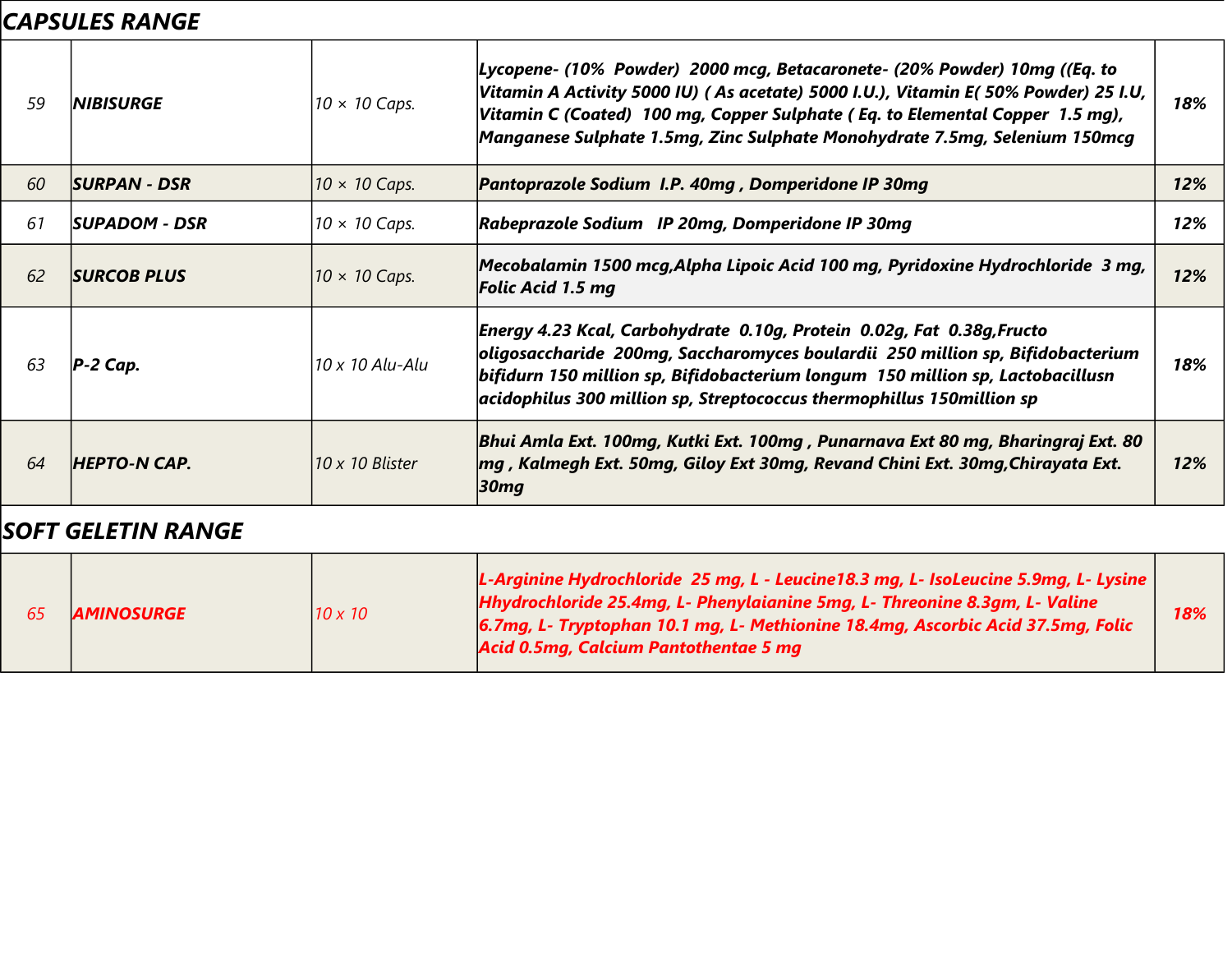# *SYRUPS , SACHETS ,POWDER & OINTMENTS RANGE*

| 66 | <b>BUXOL</b>                                         | 100ml               | Terbutaline Sulphate I.P. 1.25 mg., Ambroxol Hydrochloride I.P. 5 mg.,<br>Guaiphenesin I.P. 50 mg.                                                                                                                                                                                                                                                                                                                                           | 12% |
|----|------------------------------------------------------|---------------------|----------------------------------------------------------------------------------------------------------------------------------------------------------------------------------------------------------------------------------------------------------------------------------------------------------------------------------------------------------------------------------------------------------------------------------------------|-----|
| 67 | <b>LEWIN DRY SYP</b><br>(DPCO)                       | 30ml                | Amoxycillin Trihydrate I.P. 200mg, Potassium Clavulanate Diluted I.P. 28.5mg                                                                                                                                                                                                                                                                                                                                                                 | 12% |
| 68 | <b>RUTOSS</b>                                        | 100ml               | Dexromethorphan Hydbromide I.P.10 mg, Phenylephrine Hydrochloride I.P. 5 mg,<br>Chlorpheniramine Maleate I.P. 2 mg                                                                                                                                                                                                                                                                                                                           | 12% |
| 69 | <b>SUGIPRO</b>                                       | 200ml               | Protien Hydrolysate (20%) 1gm, Iron Choline Citrate (66% 100 mg, Thiamine<br>Hydrochloride 4.5 mg, Pyridoxine Hydrochloride 2 mg, Cyanocobalamin 10 mcg,<br><b>Folic Acid 1 mg</b>                                                                                                                                                                                                                                                           | 18% |
| 70 | <b>SYRUP SURFER</b>                                  | 200ml               | Sodium Feredetate B.P. 231mg(Eq. to 33 mg elemental iron), Folic Acid I.P. 1.5mg,<br>Vitamin B12 I.P. 15mcq,                                                                                                                                                                                                                                                                                                                                 | 12% |
| 71 | <b>SUGIPRO POWDER</b>                                | 200gms.             | Protein hydrolysate 20% 5 g, Calcium 225 mg, Phosphorous 174 mg, Pyridoxine<br>Hydrochloride IP 0.5 mg, Cyanocobalamin IP 1 mcg, Vitamin D3 IP 100 IU,<br>Niacinamide IP 15 mg, Folic Acid IP 0.3 mg, Zinc 5 mg, Iron 7.5 mg, Manganese<br>Sulphate USP 1.5 mcg, Magnesium Oxide IP 4 mg, Cupric Sulphate USP 2.5 mg,<br>Chromium 25 mcg, , Potassium Chloride IP 5 mg, Sodium Chloride IP 33 mg, Iodine<br>(as potassium lodide IP)100 mcq, | 18% |
| 72 | <b>NULOFEN GEL</b>                                   | 30gm Gel            | Diclofenac Diethylamine B.P.1.16%w/w (Eq. to Diclofenac Sodium I.P. 1.00%w/w),<br>Linseed Oil B.P. 3% w/w, Methyl Salicylate I.P. 10% w/w, Menthol I.P. 5% w/w,<br>Benzyl Alcohol I.P. 1% w/w (new rate will be effective from new MRP/Batch)                                                                                                                                                                                                | 12% |
| 73 | $ C$ -HEX (Mouth Wash)                               | 100 ml Pet. Bottle  | Chlorhexidine Gluconate Solution I.P. 0.2%w/v                                                                                                                                                                                                                                                                                                                                                                                                | 12% |
| 74 | <b>SUGIZYME (Flavour Pinapple)</b> 200ml Pet. Bottle |                     | Fungal Diastase (1:1200) 50mg, Pepsin (1:3000) 10mg                                                                                                                                                                                                                                                                                                                                                                                          | 18% |
| 75 | <b>IGLOO-SF</b>                                      | 170 ml Pet. Bottle  | Magalrate (anhydrous) I.P. 400mg, Simethicone Emulsion U.S.P 20mg                                                                                                                                                                                                                                                                                                                                                                            | 12% |
| 76 | <b>OCTYSURGE</b>                                     | 100ml Pet. Bottle   | Sucralfate U.S.P. 1 gm., Oxetacaine B.P. 20 mg                                                                                                                                                                                                                                                                                                                                                                                               | 12% |
| 77 | CYPOCIP SYP.                                         | 200 ml Glass Bottle | Tricholine Citrate (66%) 275mg, Cyproheptadine HCL I.P. 2mg, Sorbitol Solution<br>$(70%)$ , Non-crystallising I.P. 2 gm.                                                                                                                                                                                                                                                                                                                     | 12% |
| 78 | <b>LACTOSURGE (DPCO)</b>                             | 100 ml Pet. Bottle  | Lactulose concentrate U.S.P. 10gm                                                                                                                                                                                                                                                                                                                                                                                                            | 5%  |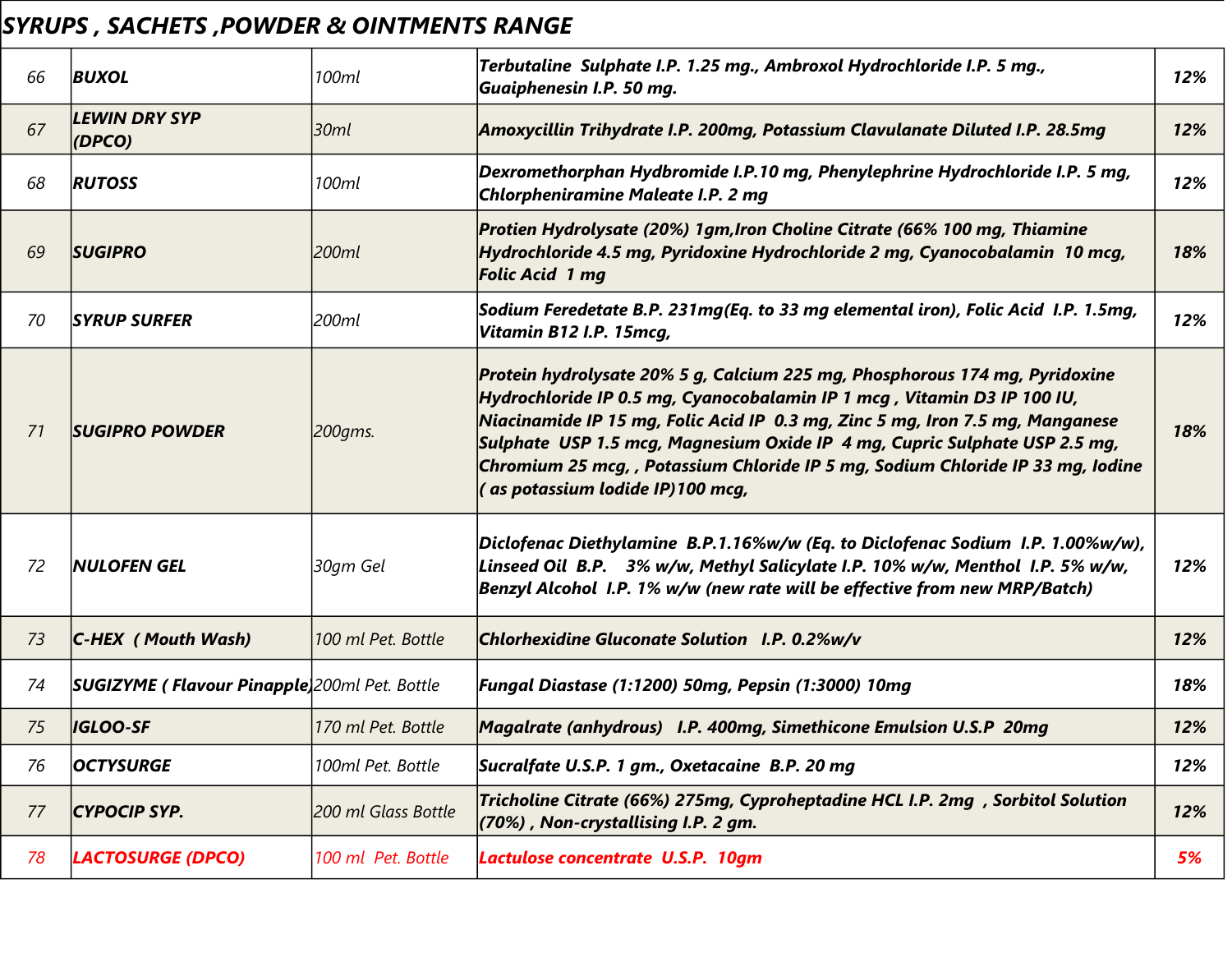| 79  | <b>LYCOSURGE</b>    | 200 ml Bottle  | Lycopene 1000 mcg, Vitamin A concentrate 2500IU, Vitamin E Acetate 10 I.U.,<br>Ascorbic Acid 50 mg, Selenium 35 mcg., Zinc 3 mg., Manganese 2mg, Iodine 100<br>mcg., Copper 500 mcg., Thiamine Hydrochloride 2 mg, Riboflavine 3 mg.,<br>Pyridoxine Hydrochloride 1.5 mg. | 18% |
|-----|---------------------|----------------|---------------------------------------------------------------------------------------------------------------------------------------------------------------------------------------------------------------------------------------------------------------------------|-----|
| -80 | <b>HEPTO-N</b>      | l200ml Bolltle | Kalmegh 150 mg, Rohitak 150 mg, Bhringraj 300 mg, Daruhaldi 200 mg, Pitpapda<br>250 mg, Punarnava 300 mg, Giloy 200 mg, Phool Gulab 300 mg, Chitrakmool 250<br>mg, Anantmol 200 mg, Revandchini 200 mg, Kasni 250 mg, Haritiki 200 mg,<br>Bhuiamla 300 mg, Tulsi 300 mg   | 12% |
| 81  | <b>SURFER DROPS</b> | l30ml Vial     | Iron (III) Hydroxide Polymaltose complex (Eq. Elemental Iron 50mg), Folic Acid I.P.<br> 0.5mg                                                                                                                                                                             | 12% |
| 82  | <b>UINKO DROPS</b>  | 15ml vial      | <b>Zinc Sulphate (Monohydrate) 20mg</b>                                                                                                                                                                                                                                   | 12% |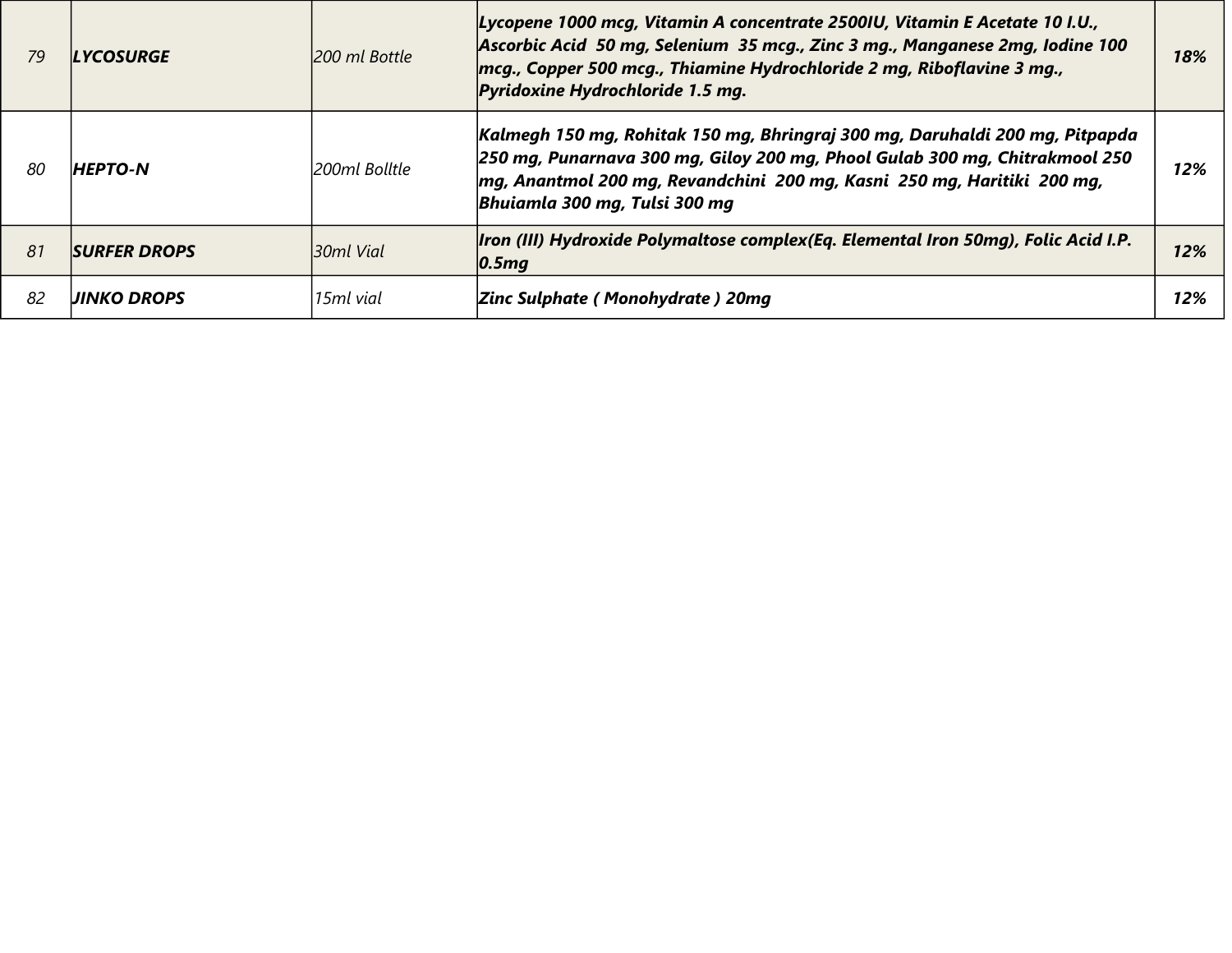| 83 | <b>BEN SUSP. (DPCO)</b>               | 10ml Vial                     | Albendazole I.P 200 mg.                                                                                                                                                                                                                                                                                                                                                                                                                                                                                   | 12%        |
|----|---------------------------------------|-------------------------------|-----------------------------------------------------------------------------------------------------------------------------------------------------------------------------------------------------------------------------------------------------------------------------------------------------------------------------------------------------------------------------------------------------------------------------------------------------------------------------------------------------------|------------|
| 84 | <b>P-2 SACHET</b>                     | 1 x 25 Sachet                 | Fructo Oligo Saccharides 100 mg, Probiotics not less than 1.25 billion cells,<br>(Lactodacillus acidophilus, Lactobacillus rhamnosus, Bifidobacterium longum &<br>Saccharomyces boulardii)                                                                                                                                                                                                                                                                                                                | 12%        |
| 85 | <b>SUZIT 200 SUSP. (DPCO)</b>         | <b>15 ML</b>                  | <b>Azithromycin Dihydrate I.P. 200mg</b>                                                                                                                                                                                                                                                                                                                                                                                                                                                                  | 12%        |
| 86 | <b>SUFEXIM DRY SYP. (DPCO)</b>        | 30 ML                         | Cefixime I.P. 50mg                                                                                                                                                                                                                                                                                                                                                                                                                                                                                        | 12%        |
| 87 | <b>SUDOX DRY SYP.</b>                 | 30 ML                         | Cefpodoxime Proxetil IP 50mg                                                                                                                                                                                                                                                                                                                                                                                                                                                                              | 12%        |
| 88 | <b>SUGIZYME DROPS</b>                 | <b>15 ML</b>                  | Protein(20%)0.15gm, Fungal Diastase 300mg, Papain 150mg, Lysine 150mg, Ginger<br><b>Oil.018ml, Cinnamon Oil .018ml</b>                                                                                                                                                                                                                                                                                                                                                                                    | 18%        |
| 89 | <b>SUKAST SYP.</b>                    | 160 ML                        | Levocetrizine Hydrochloride I.P. 2.5 mg, Montelukast Sodium I.P.4mg                                                                                                                                                                                                                                                                                                                                                                                                                                       | 12%        |
| 90 | <b>CALSURGE SACHET</b>                | 20 x 1gm                      | Cholecalciferol 60000 I.U.                                                                                                                                                                                                                                                                                                                                                                                                                                                                                | 18%        |
| 91 | <b>SUGIPRO FORTE</b>                  | 200gm                         | Protein hydrolysate 20% 5 g, Docosa Hexaenoic Acid 10% 25 mg, Pyridoxine<br>Hydrochloride IP 0.5 mg, Cyanocobalamin IP 1 mcg , Vitamin D3 IP 100 IU,<br>Niacinamide IP 15 mg, Folic Acid IP 0.3 mg, Calcium 200mg Zinc 1.5 mg, Iron 10<br> mg, Manganese Sulphate  USP 1.5 mcg, Magnesium Oxide IP  4 mg, Cupric Sulphate<br>USP 2.5 mg, Chromium 25 mcg, , Selenium Dioxide Monohydrate USP 20 mcg,<br>Potassium Chloride IP 5 mg, Sodium Chloride IP 33 mg, Iodine (as potassium lodide<br>IP) 100 mcg, | 18%        |
| 92 | <b>FLORIDENT-KTF</b><br>(TOOTH PASTE) | 100qm (Lemi)                  | Potassium Nitrate 5.0 % w/w, Sodium Monofluorophosphate 0.7 % w/w , Triclosan<br>0.3 w/w                                                                                                                                                                                                                                                                                                                                                                                                                  | 12%        |
| 93 | <b>CALSURGE SUSP</b>                  | 200ml                         | Calcium Carbonate (Oyseter Shell) 375 mg, (Eq. to Elemental Calcium 150mg),<br>Lysine Hydrochloride U.S.P. 50mg, Vitamin D3. 200 I.U.                                                                                                                                                                                                                                                                                                                                                                     | 18%        |
| 94 | <b>NUTASPAS SYP</b>                   | 60ml                          | Mefenamic Acid 50mg, Paracetamol 125mg                                                                                                                                                                                                                                                                                                                                                                                                                                                                    | 12%        |
| 95 | <b>AYU-KUFF</b>                       | <b>100ML</b>                  | Ocimum Sactum 100mg, Adhatoda Vasica 100mg, Glycyrrhiza Glabra 250, Imula<br>Racemosa 75mg, Piper Longum 100mg, Zingiber Officinalis 75mg, Aconitum<br>Heterphyllum 50mg, Mentha piperta 25mg, Solanum Sauratens150 mg, Ammonium<br>Chloride 120mg, Piper Nigrum 100mg, Terminalia belerica 150mg, Honey, Sugar                                                                                                                                                                                           | 12%        |
| 96 | P-2 PLUS DRY SYP                      | 30 ML<br><b>MEASURING CAP</b> | <b>Prebiotic Probiotic with Zinc Sulphate 5 mg/5 ml</b>                                                                                                                                                                                                                                                                                                                                                                                                                                                   | <b>18%</b> |
| 97 | <b>JINKO FORTE DROPS</b>              | 15 ml, with dropper           | Zinc Sulphate 15 mg + vitamin B complex                                                                                                                                                                                                                                                                                                                                                                                                                                                                   | <b>18%</b> |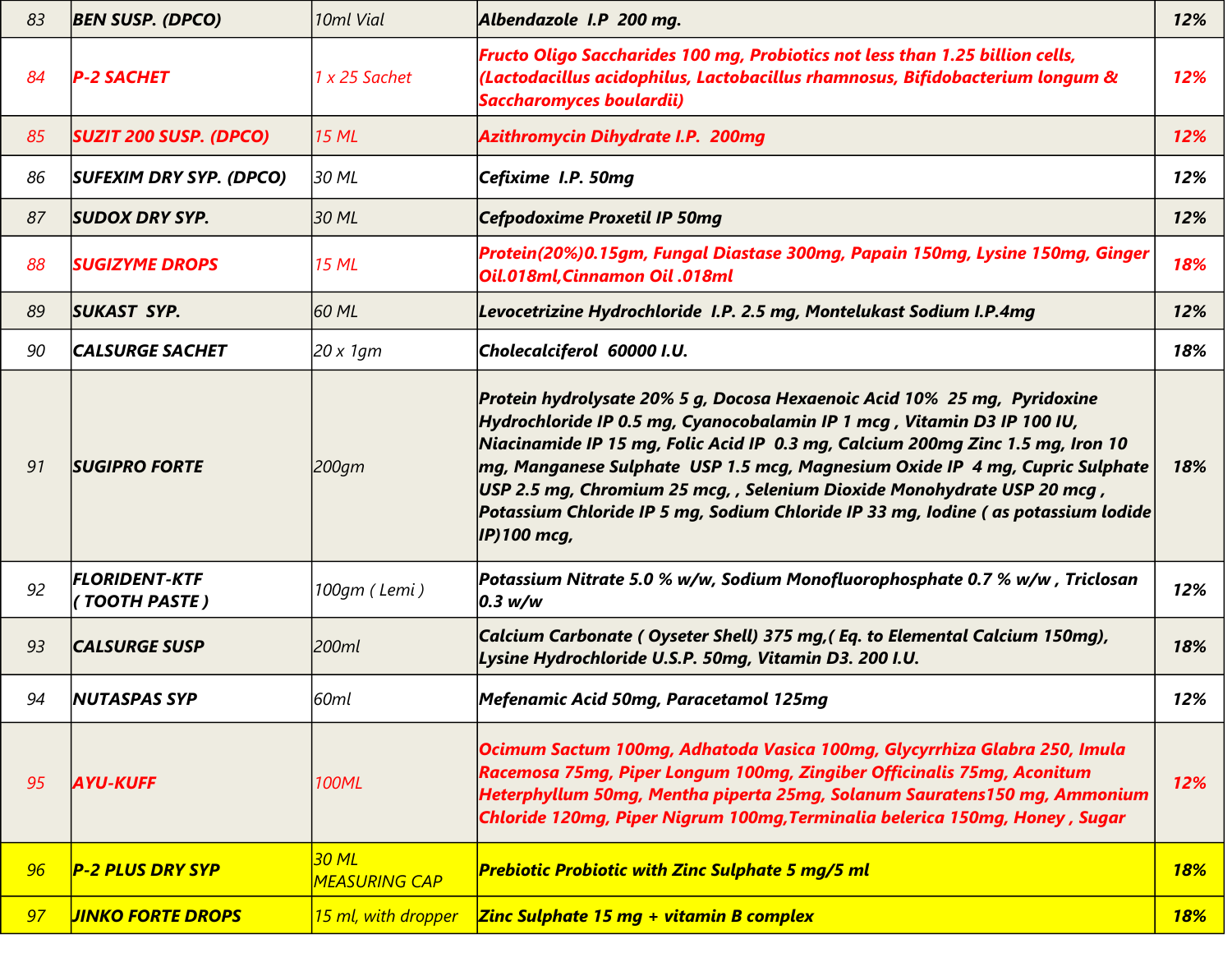|    | <b>NEW ARRIVAL</b>                                                        |                 |                                                                                                                                                                                                                                                                                                                                                                                                                                                              |     |
|----|---------------------------------------------------------------------------|-----------------|--------------------------------------------------------------------------------------------------------------------------------------------------------------------------------------------------------------------------------------------------------------------------------------------------------------------------------------------------------------------------------------------------------------------------------------------------------------|-----|
| 98 | <b>SURCOB FORTE</b>                                                       | 2ML with Syring | Methylcobalamin 1500 mcg, Nicotinamide 100, Pyridoxine 100 m                                                                                                                                                                                                                                                                                                                                                                                                 | 12% |
|    |                                                                           |                 |                                                                                                                                                                                                                                                                                                                                                                                                                                                              |     |
|    | <b>TERMS &amp; CONDITIONS: -</b>                                          |                 |                                                                                                                                                                                                                                                                                                                                                                                                                                                              |     |
|    | 1. This Price List cancels all our previous Price Lists and bonus offers. |                 |                                                                                                                                                                                                                                                                                                                                                                                                                                                              |     |
|    | 2. GST will be charged extra as applicable.                               |                 |                                                                                                                                                                                                                                                                                                                                                                                                                                                              |     |
|    |                                                                           |                 | 3. Orders will be executed subject to availability of stocks and the company reserves the right to execute the orders in parts.                                                                                                                                                                                                                                                                                                                              |     |
|    |                                                                           |                 | $\mathcal{L} = \mathcal{L} \mathcal{L} \mathcal{L} \mathcal{L} \mathcal{L} \mathcal{L} \mathcal{L} \mathcal{L} \mathcal{L} \mathcal{L} \mathcal{L} \mathcal{L} \mathcal{L} \mathcal{L} \mathcal{L} \mathcal{L} \mathcal{L} \mathcal{L} \mathcal{L} \mathcal{L} \mathcal{L} \mathcal{L} \mathcal{L} \mathcal{L} \mathcal{L} \mathcal{L} \mathcal{L} \mathcal{L} \mathcal{L} \mathcal{L} \mathcal{L} \mathcal{L} \mathcal{L} \mathcal{L} \mathcal{L} \mathcal$ |     |

*4. All rates are final & supplies are made on non-returnable basis. No Credit Note / Debit Note will be issued.*

*5. No breakage & expiry will be accepted.*

*6. All disputes are subject to Karnal Jurisdiction Only.*

PREPARED BY **CHECKED BY CHECKED BY**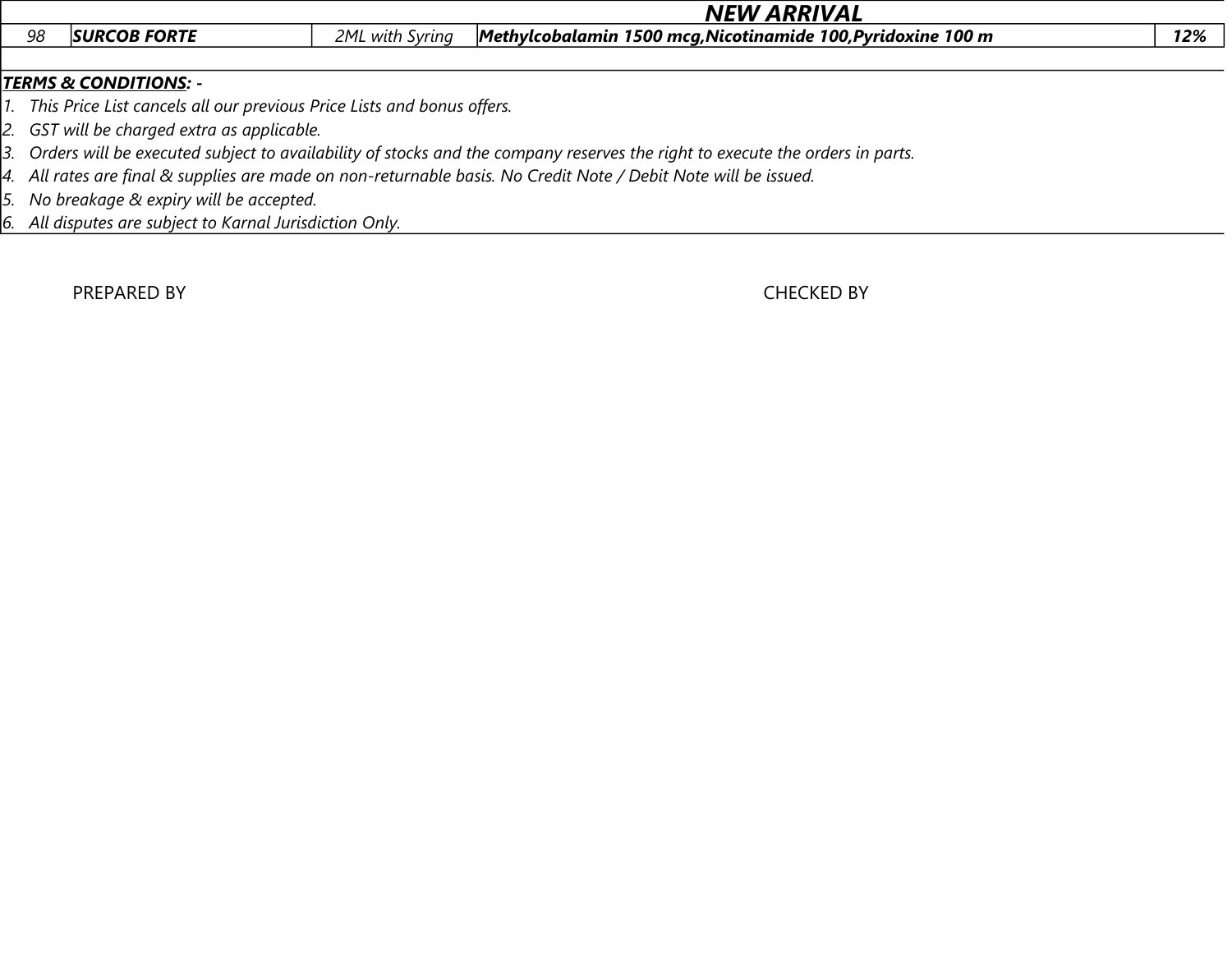| <b>HSN</b><br><b>CODE</b> | <b>PRICE TO</b><br><b>DISTRIBUTOR</b> | <b>MRP</b> |
|---------------------------|---------------------------------------|------------|
|---------------------------|---------------------------------------|------------|

| 3004 | 6.85  | 25.30  |
|------|-------|--------|
| 3004 | 11.70 | 35.00  |
| 3004 | 19.50 | 94.60  |
| 3004 | 4.50  | 10.40  |
| 3004 | 2.25  | 4.75   |
| 3004 | 3.25  | 20.60  |
| 3004 | 4.15  | 8.80   |
| 3004 | 17.00 | 92.40  |
| 3004 | 22.50 | 154.00 |
| 3004 | 6.00  | 37.80  |
| 3004 | 13.50 | 121.00 |
| 3004 | 41.00 | 140.24 |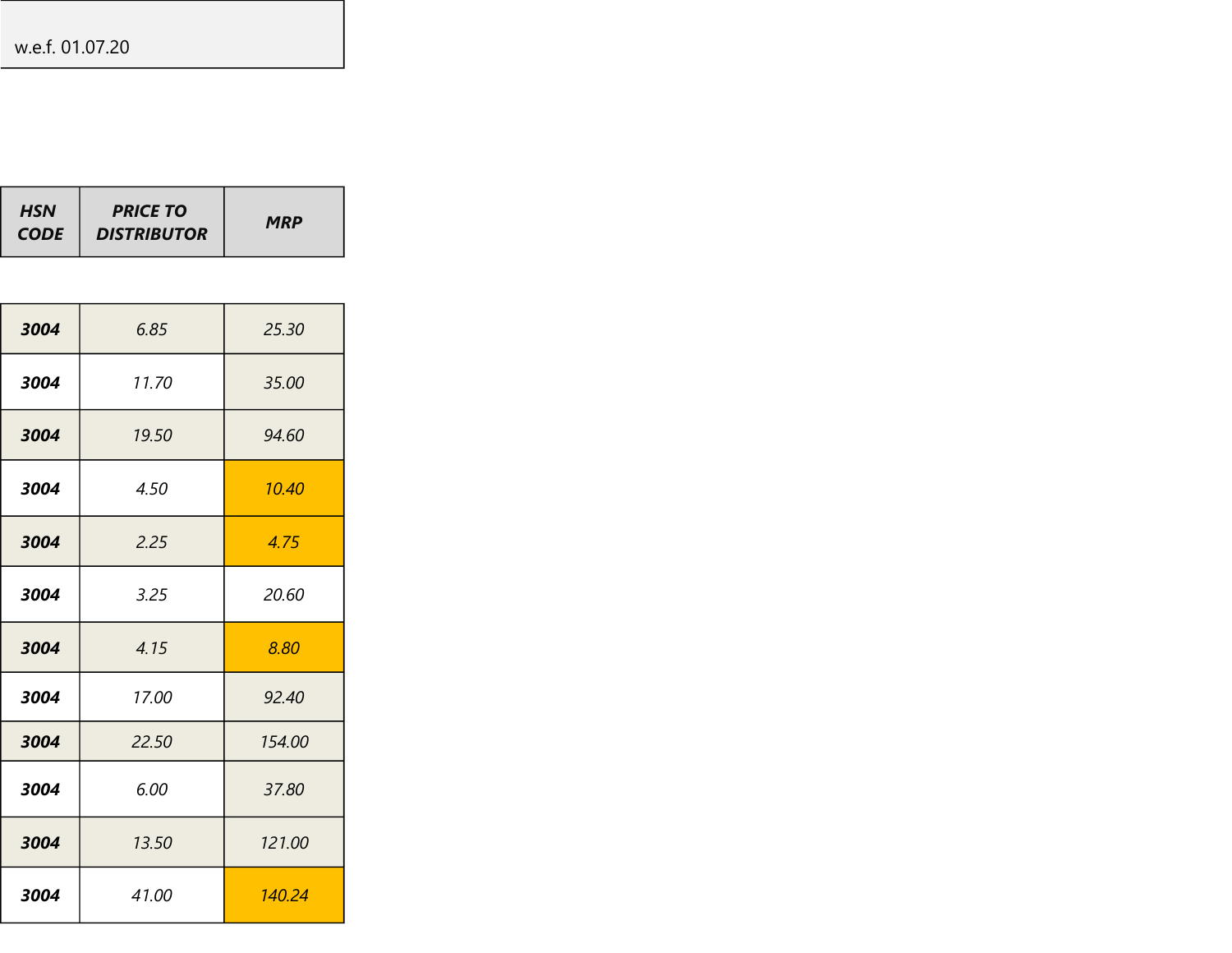| 3004 | 27.50 | 145.00 |
|------|-------|--------|
| 3004 | 13.75 | 54.45  |
| 3004 | 20.50 | 87.00  |
| 3004 | 40.00 | 174.50 |
| 3004 | 16.00 | 60.20  |
| 3004 | 14.00 | 50.34  |
| 3004 | 10.00 | 27.56  |
| 3004 | 10.00 | 48.75  |
| 3004 | 85.00 | 490.56 |
| 3004 | 44.00 | 294.00 |
| 3004 | 30.00 | 98.71  |

| 3004 | 11.00 | 85.80 |
|------|-------|-------|
|------|-------|-------|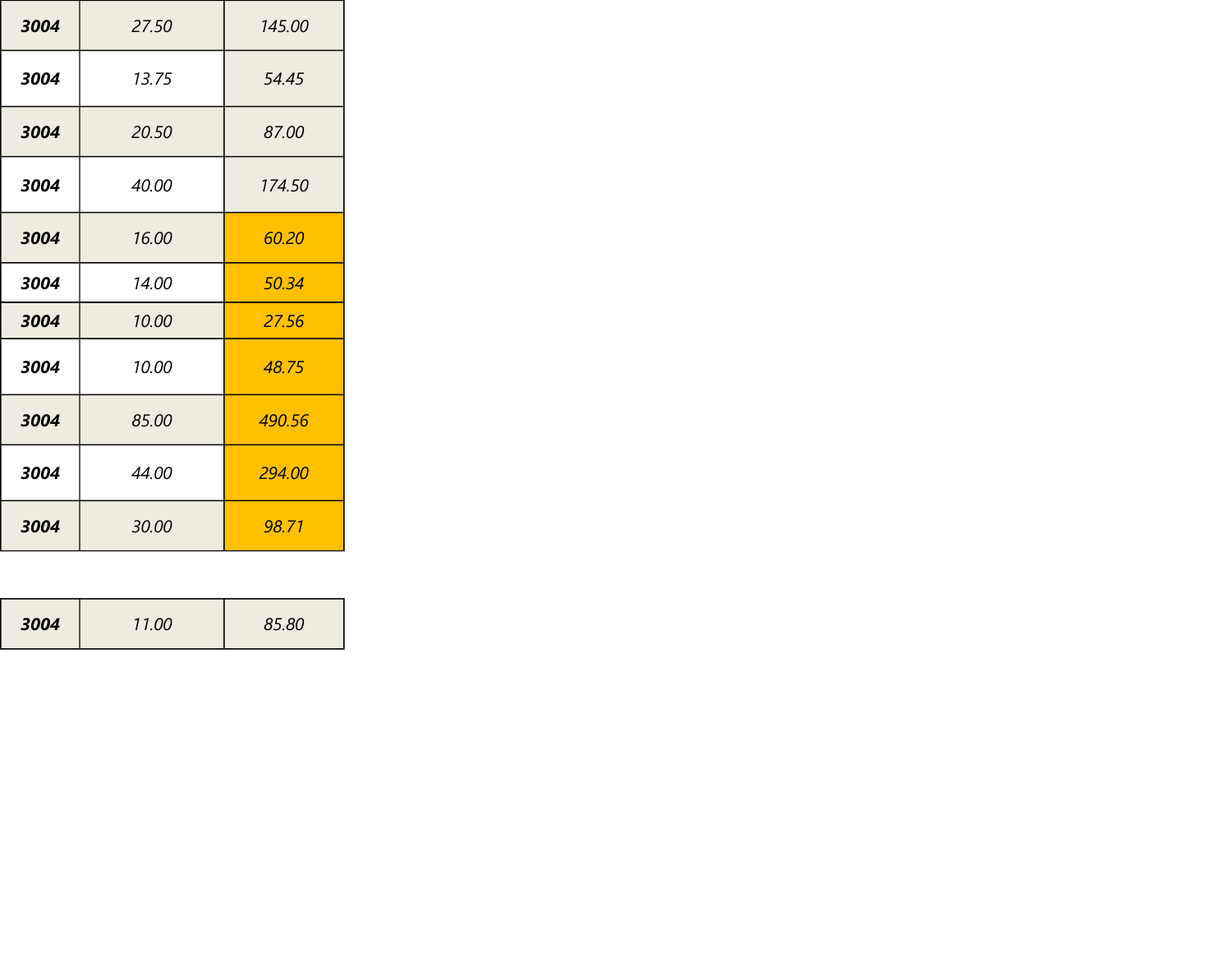| 3004 | 48.50  | 302.00  |
|------|--------|---------|
| 3004 | 75.00  | 335.00  |
| 3004 | 60.00  | 338.80  |
| 3004 | 33.00  | 156.00  |
| 3004 | 90.00  | 770.00  |
| 3004 | 225.00 | 979.00  |
| 3004 | 120.00 | 565.00  |
| 3004 | 58.00  | 328.00  |
| 3004 | 240.00 | 930.00  |
| 3004 | 417.00 | 1611.68 |
| 3004 | 495.00 | 1980.00 |
| 3004 | 87.00  | 649.00  |
| 3004 | 250.00 | 1100.00 |
| 3004 | 445.00 | 1980.00 |
| 3004 | 290.00 | 713.32  |
| 3004 | 150.00 | 353.47  |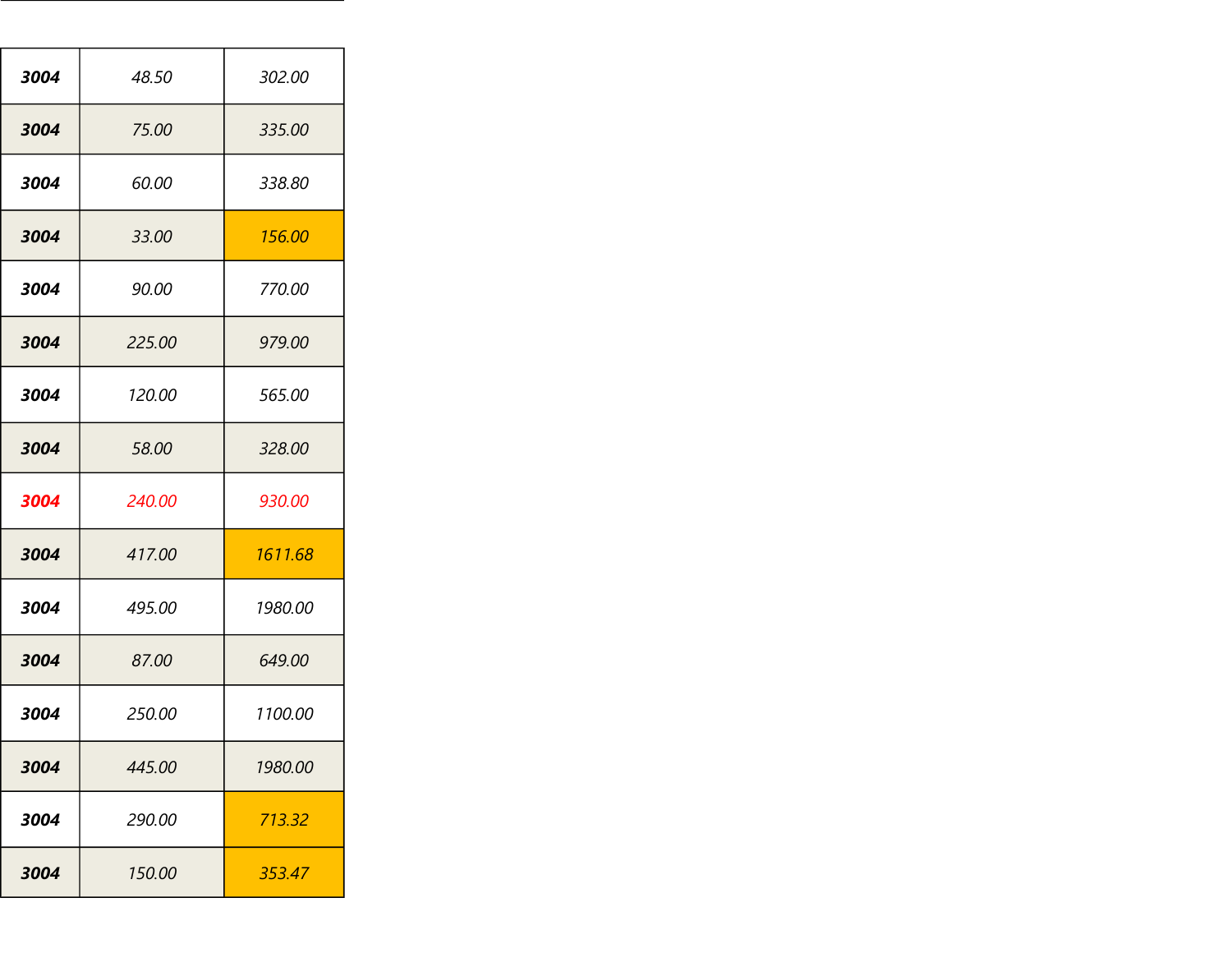| 3004 | 151.00 |  |
|------|--------|--|
|------|--------|--|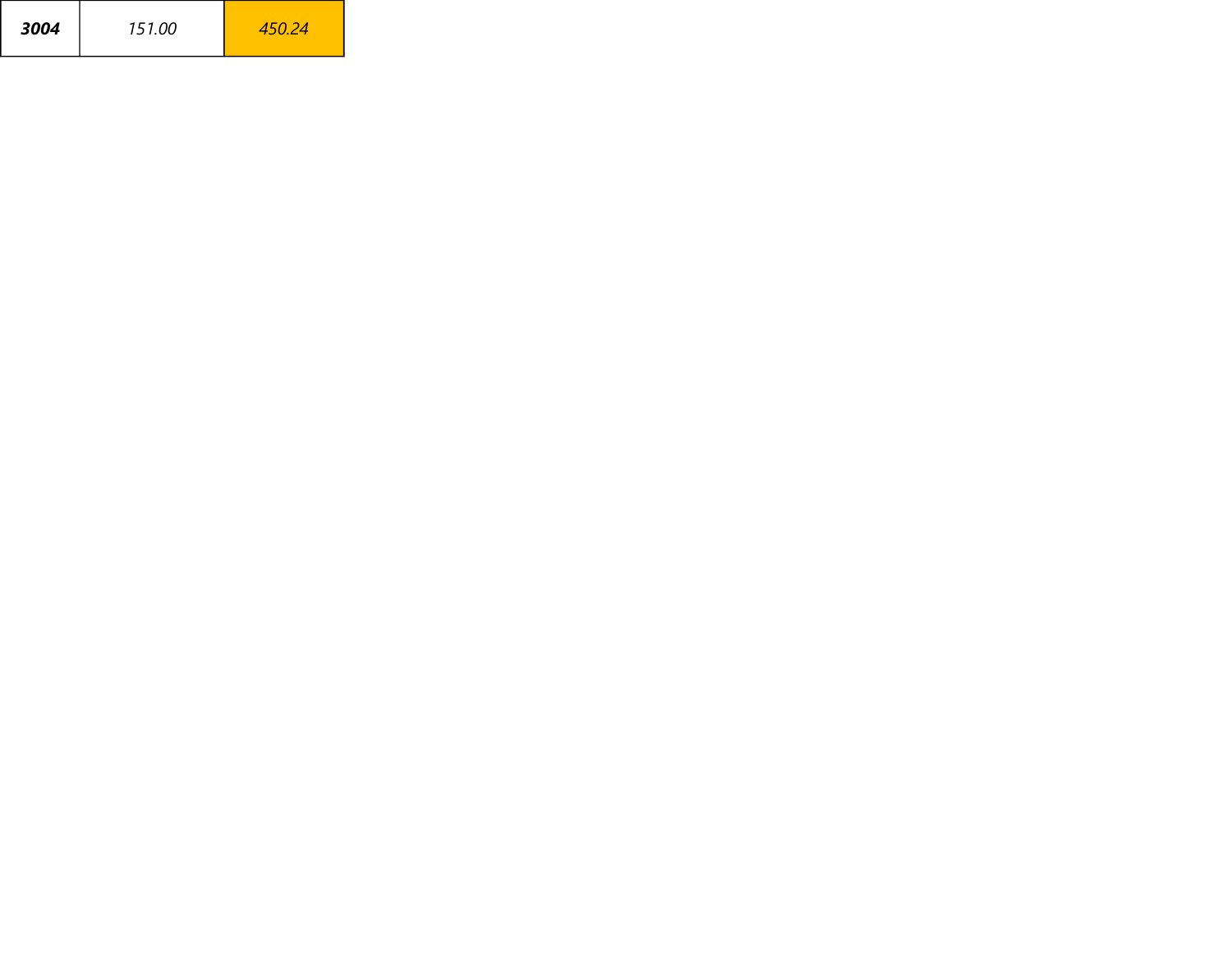| 3004 | 66.00  | 323.00         |
|------|--------|----------------|
| 3004 | 410.00 | 1203.55        |
| 3004 | 420.00 | 1815.00        |
| 3004 | 101.00 | 645.00         |
| 3004 | 255.00 | 1265.00        |
| 3004 | 120.00 | 1045.00        |
| 3004 | 112.00 | 649.00         |
| 3004 | 95.00  | 605.00         |
| 3004 | 95.00  | 592.00         |
| 3004 | 120.00 | 444.00         |
| 3004 | 203.00 | 792.00         |
| 2106 | 185.00 | <i>1210.00</i> |
| 3004 | 190.00 | 985.00         |
| 3004 | 525.00 | 2032.00        |
| 3004 | 135.00 | 880.00         |
| 3004 | 90.00  | 510.00         |
| 3004 | 450.00 | 1419.00        |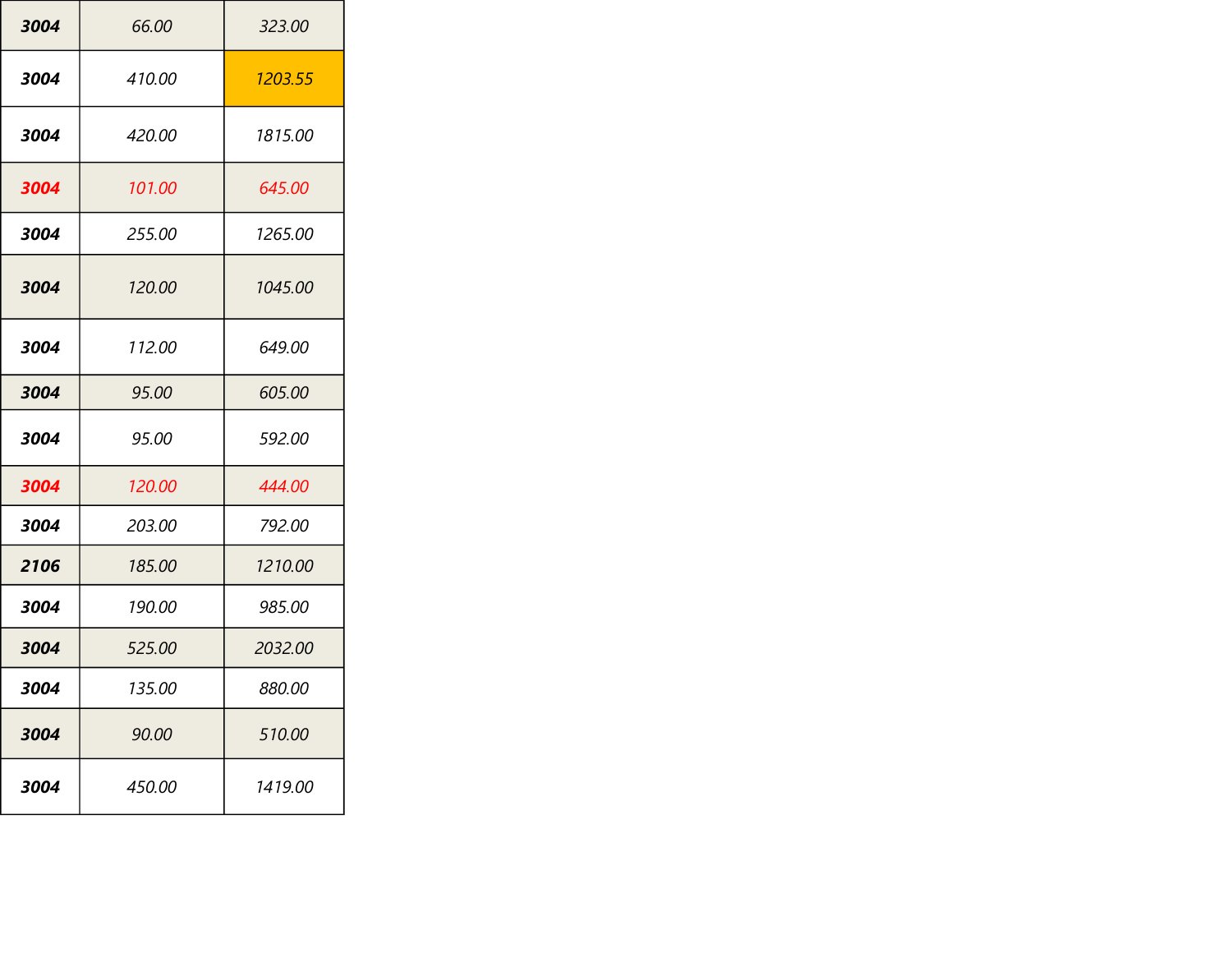| 2106 | 135.00 | 1012.00 |
|------|--------|---------|
| 3004 | 148.00 | 1000.00 |
| 3004 | 130.00 | 979.00  |
| 3004 | 275.00 | 1475.00 |
| 2106 | 235.00 | 907.00  |
| 3004 | 98.00  | 550.00  |

| 238.00<br>2106 | 1089.00 |
|----------------|---------|
|----------------|---------|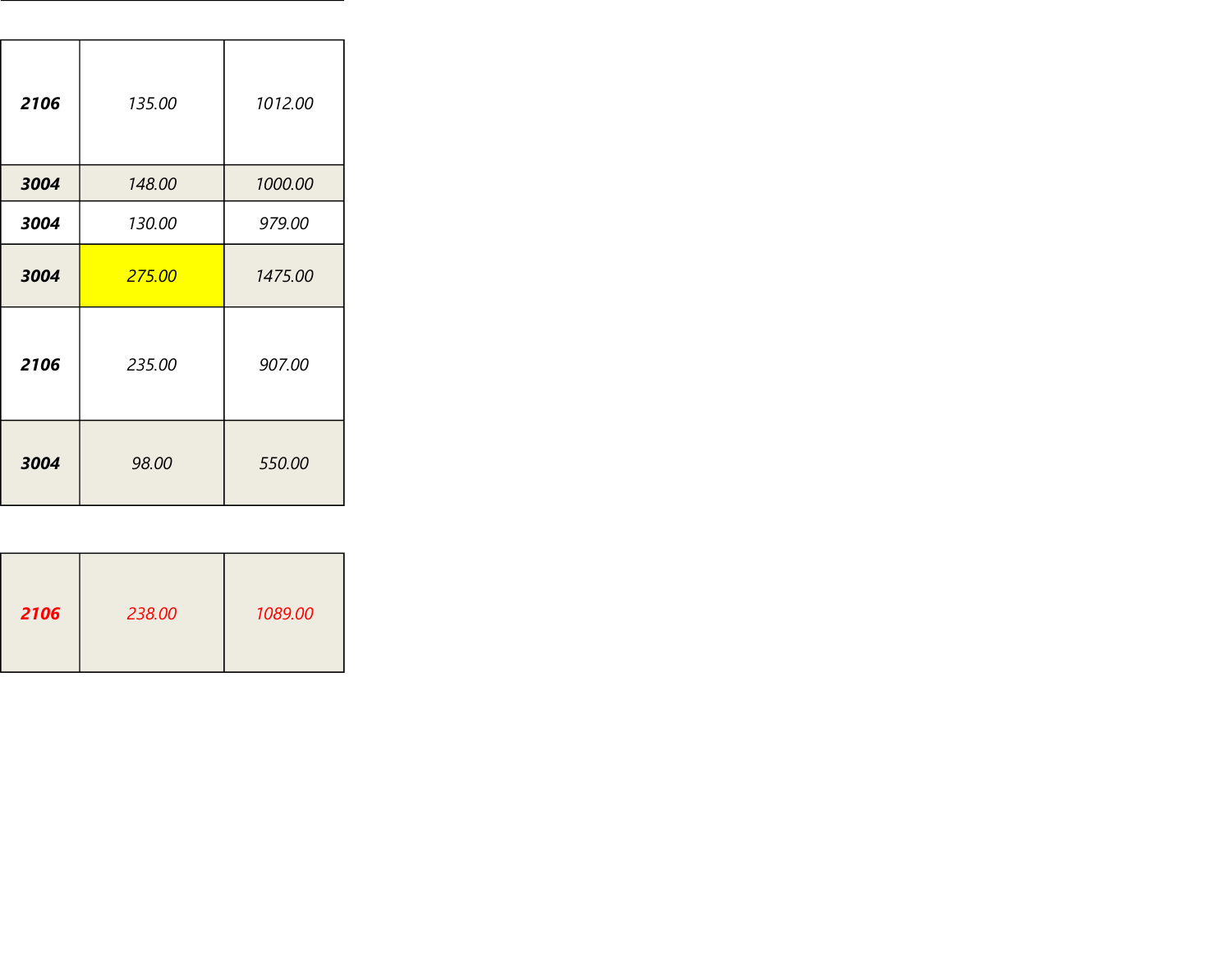| 3004 | 16.30 | 68.20  |
|------|-------|--------|
| 3004 | 23.50 | 60.48  |
| 3004 | 19.00 | 72.60  |
| 2106 | 25.00 | 96.80  |
| 3004 | 35.00 | 148.50 |
| 2106 | 40.00 | 214.50 |
| 3004 | 16.00 | 75.90  |
| 3004 | 15.70 | 71.50  |
| 2106 | 25.00 | 92.40  |
| 3004 | 23.50 | 85.80  |
| 3004 | 31.50 | 108.90 |
| 3004 | 24.00 | 107.80 |
| 3004 | 61.00 | 122.08 |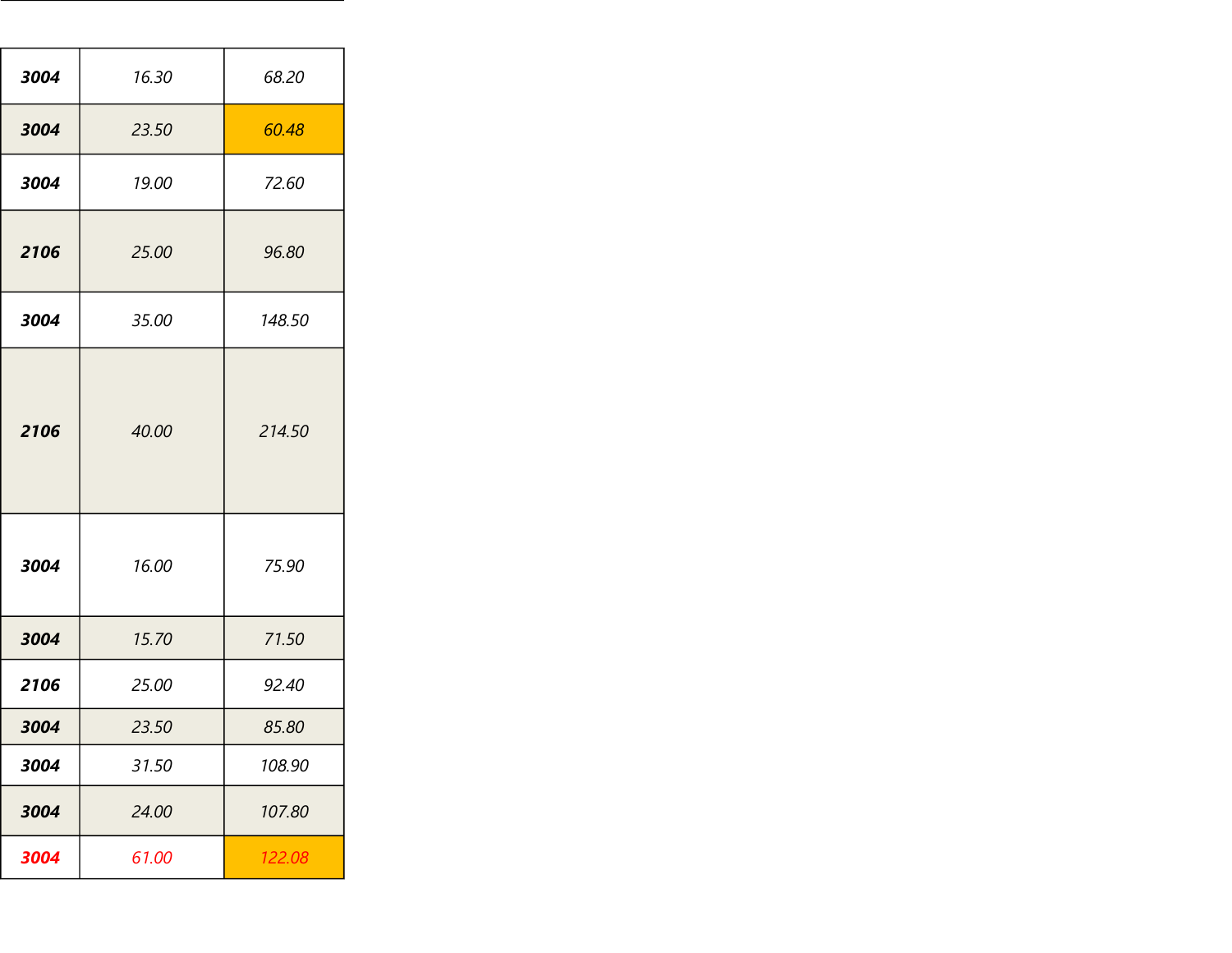| 2106 | 31.00 | 169.40 |
|------|-------|--------|
| 3004 | 23.00 | 96.80  |
| 3004 | 12.50 | 55.00  |
| 3004 | 12.50 | 56.70  |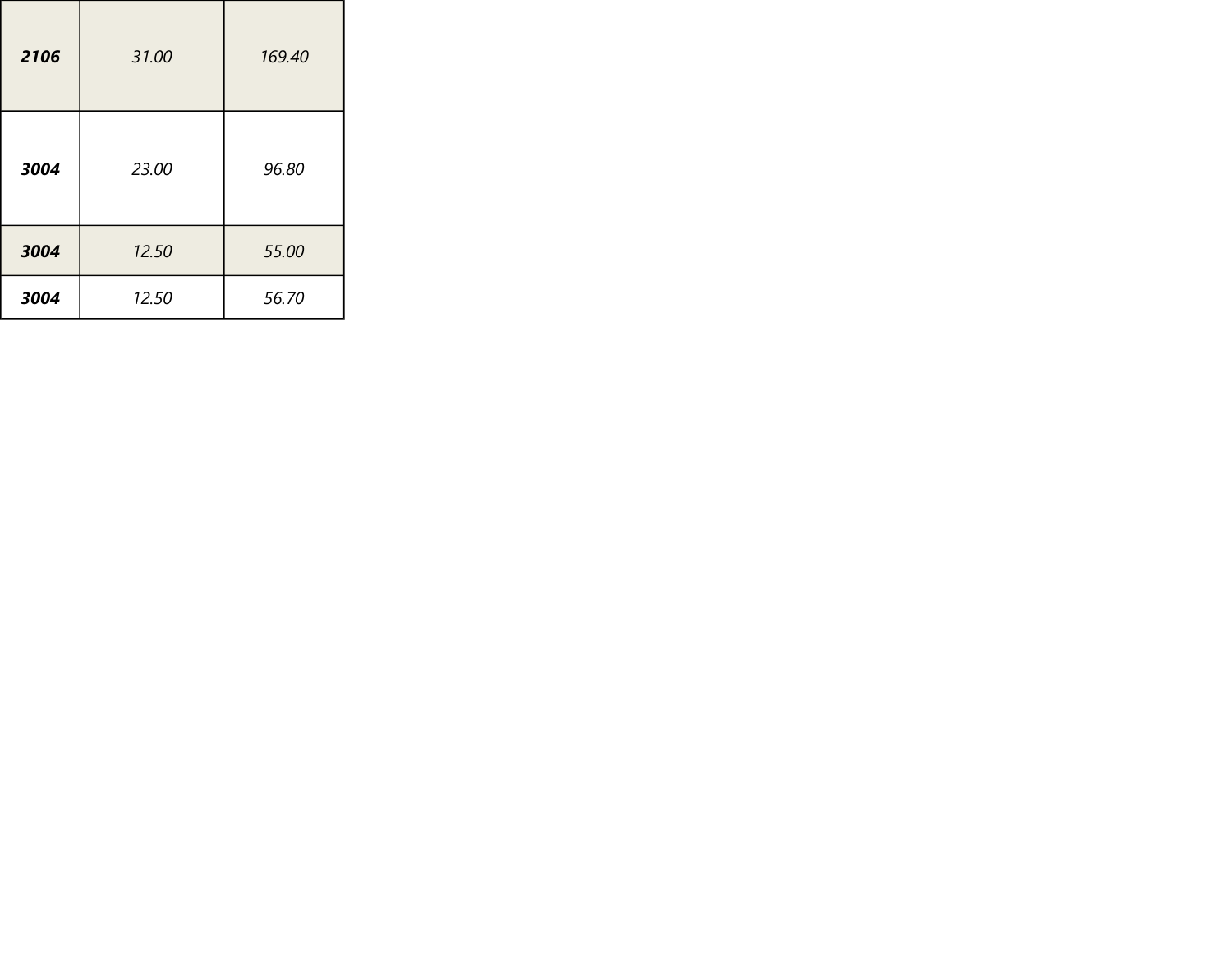| 3004 | 7.50   | 17.50  |
|------|--------|--------|
| 3004 | 70.00  | 286.00 |
| 3004 | 19.00  | 51.57  |
| 3004 | 16.00  | 48.72  |
| 3004 | 21.00  | 80.30  |
| 2106 | 12.00  | 41.80  |
| 3004 | 26.00  | 89.00  |
| 2106 | 105.00 | 572.00 |
| 2106 | 44.00  | 253.00 |
| 3004 | 27.00  | 104.00 |
| 2106 | 21.00  | 102.30 |
| 3004 | 15.00  | 66.00  |
| 3004 | 18.00  | 89.00  |
| 2106 | 17.00  | 75.00  |
| 2106 | 14.00  | 64.00  |